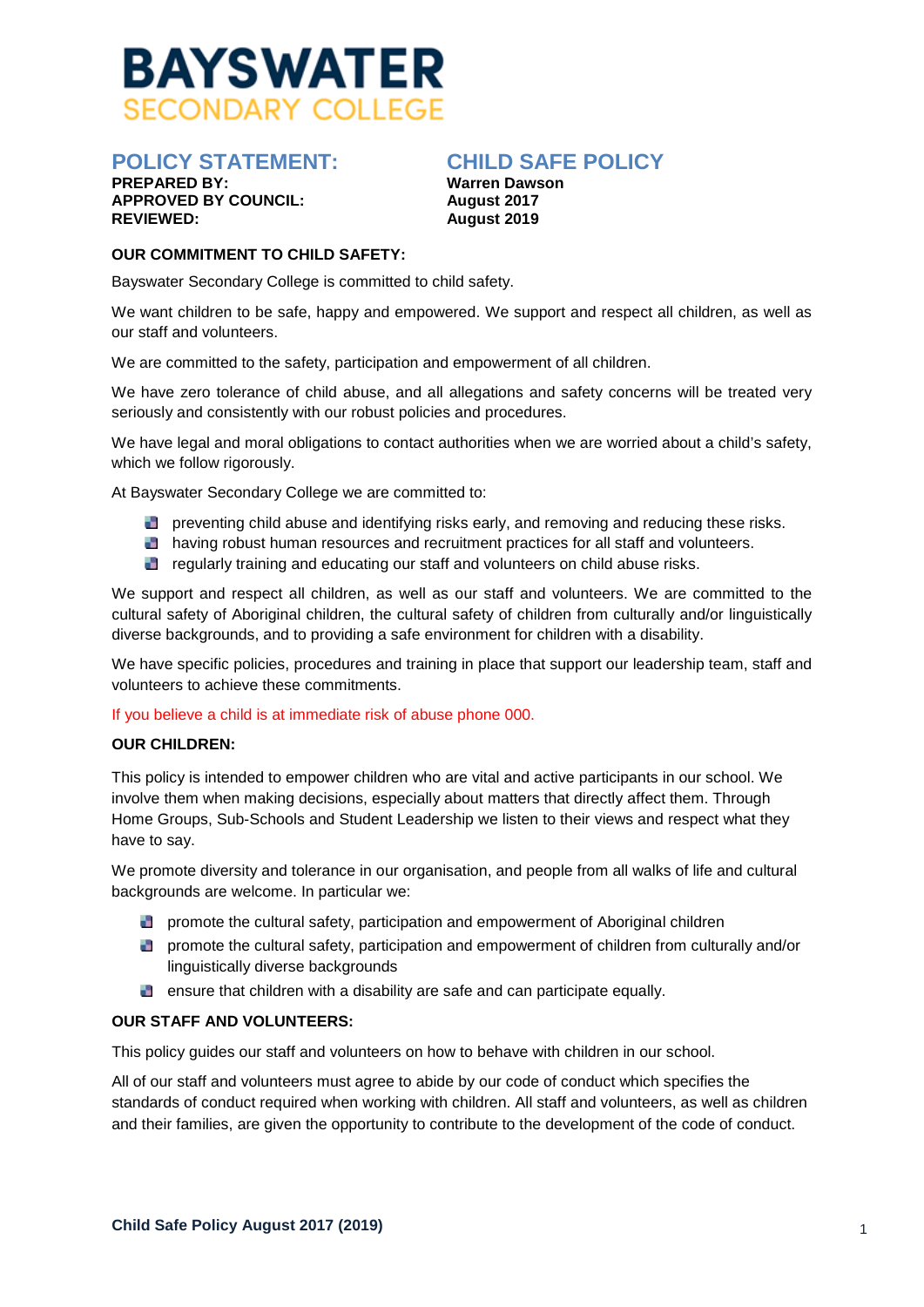### **BAYSWATER SECONDARY COLLEGE**

#### **TRAINING AND SUPERVISION:**

Training and education is important to ensure that everyone at Bayswater Secondary College understands that child safety is everyone's responsibility.

Our school culture aims for all staff and volunteers (in addition to parents/carers and children) to feel confident and comfortable in discussing any allegations of child abuse or child safety concerns. We train our staff and volunteers to identify, assess, and minimise risks of child abuse and to detect potential signs of child abuse.

We also support our staff and volunteers through ongoing supervision to: develop their skills to protect children from abuse; and promote the cultural safety of Aboriginal children, the cultural safety of children from linguistically and/or diverse backgrounds, and the safety of children with a disability.

New employees and volunteers will be supervised regularly to ensure they understand our school's commitment to child safety and that everyone has a role to play in protecting children from abuse, as well as checking that their behaviour towards children is safe and appropriate (please refer to this school's code of conduct to understand appropriate behaviour further). Any inappropriate behaviour will be reported through appropriate channels, including the Department of Health and Human Services and Victoria Police, depending on the severity and urgency of the matter.

#### **RECRUITMENT:**

We take all reasonable steps to employ skilled people to work with children. We develop selection criteria and advertisements which clearly demonstrate our commitment to child safety and an awareness of our social and legislative responsibilities. Our school understands that when recruiting staff and volunteers we have ethical as well as legislative obligations.

We actively encourage applications from Aboriginal peoples, people from culturally and/or linguistically diverse backgrounds and people with a disability.

All people engaged in child-related work, including volunteers, are required to hold a Working with Children Check and to provide evidence of this Check. Please see the [Working with Children Check](http://www.workingwithchildren.vic.gov.au/) website <www.workingwithchildren.vic.gov.au> for further information

We carry out reference checks and police record checks to ensure that we are recruiting the right people. Police record checks are used only for the purposes of recruitment and are discarded after the recruitment process is complete. We do retain our own records (but not the actual criminal record) if an applicant's criminal history affected our decision making process.

If during the recruitment process a person's records indicate a criminal history then the person will be given the opportunity to provide further information and context.

#### **FAIR PROCEDURES FOR PERSONNEL:**

The safety and wellbeing of children is our primary concern. We are also fair and just to personnel. The decisions we make when recruiting, assessing incidents, and undertaking disciplinary action will always be thorough, transparent, and based on evidence.

We record all allegations of abuse and safety concerns using our incident reporting form, including investigation updates. All records are securely stored.

If an allegation of abuse or a safety concern is raised, we provide updates to children and families on progress and any actions we as an organisation take.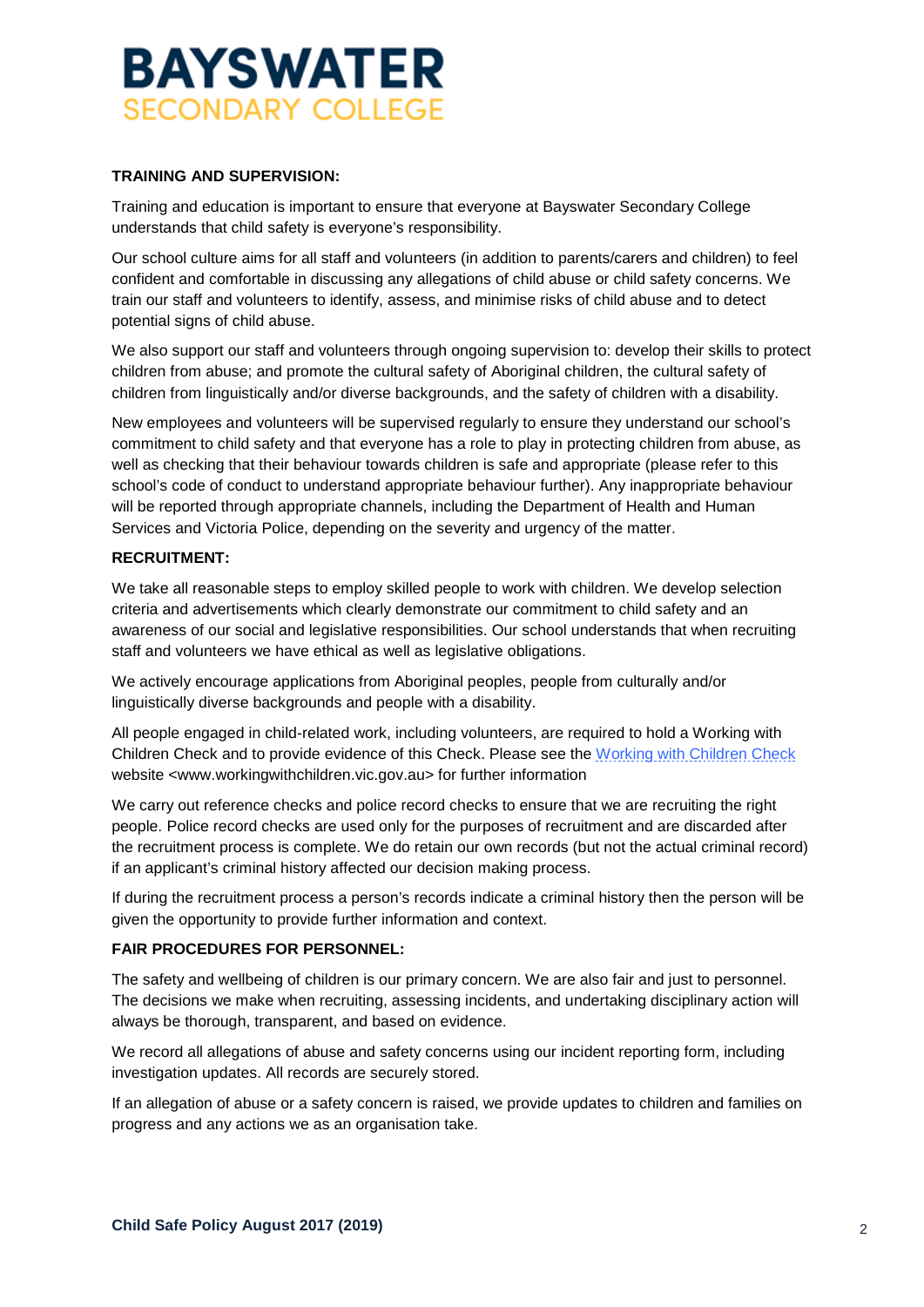## **BAYSWATER SECONDARY COLLEGE**

#### **PRIVACY:**

All personal information considered or recorded will respect the privacy of the individuals involved, whether they be staff, volunteers, parents or children, unless there is a risk to someone's safety. We have safeguards and practices in place to ensure any personal information is protected. Everyone is entitled to know how this information is recorded, what will be done with it, and who will have access to it.

#### **LEGISLATIVE RESPONSIBILITIES:**

Our school, in accordance with DET's expectations, takes our legal responsibilities seriously, including:

- **Failure to disclose:** Reporting child sexual abuse is a community-wide responsibility. All adults in Victoria who have a reasonable belief that an adult has committed a sexual offence against a child under [1](#page-2-0)6 have an obligation to report that information to the police.<sup>1</sup>
- **Failure to protect:** People of authority in our organisation will commit an offence if they know of a substantial risk of child sexual abuse and have the power or responsibility to reduce or remove the risk, but negligently fail to do so.[2](#page-2-1)

Any personnel who are **mandatory reporters** must comply with their duties.[3](#page-2-2)

#### **RISK MANAGEMENT:**

In Victoria, organisations are required to protect children when a risk is identified (see information about failure to protect above). In addition to general occupational health and safety risks, we proactively manage risks of abuse to our children.

We have risk management strategies in place to identify, assess, and take steps to minimise child abuse risks, which include risks posed by physical environments (for example, any doors that can lock), and online environments (for example, no staff or volunteer is to have contact with a child in organisations on social media).

#### **REGULAR REVIEW:**

This policy will be reviewed every two years and following significant incidents if they occur. We will ensure that families and children have the opportunity to contribute. Where possible we do our best to work with local Aboriginal communities, culturally and/or linguistically diverse communities and people with a disability.

<span id="page-2-0"></span> $<sup>1</sup>$  A person will not commit this offence if they have a reasonable excuse for not disclosing the information,</sup> including a fear for their safety or where the information has already been disclosed.

Further information about the failure to disclose offence is available on the [Department of Justice and](http://www.justice.vic.gov.au/home/safer+communities/protecting+children+and+families/failure+to+disclose+offence)  [Regulation website](http://www.justice.vic.gov.au/home/safer+communities/protecting+children+and+families/failure+to+disclose+offence)

<sup>&</sup>lt;www.justice.vic.gov.au/home/safer+communities/protecting+children+and+families/failure+to+disclose+offen ce>.

<span id="page-2-1"></span><sup>2</sup> Further information about the failure to protect offence is available on the [Department of Justice and](http://www.justice.vic.gov.au/home/safer+communities/protecting+children+and+families/failure+to+protect+offence)  [Regulation website](http://www.justice.vic.gov.au/home/safer+communities/protecting+children+and+families/failure+to+protect+offence)

<sup>&</sup>lt;www.justice.vic.gov.au/home/safer+communities/protecting+children+and+families/failure+to+protect+offenc e>.

<span id="page-2-2"></span><sup>&</sup>lt;sup>3</sup> Mandatory reporters (doctors, nurses, midwives, teachers (including early childhood teachers), principals and police) must report to child protection if they believe on reasonable grounds that a child is in need of protection from physical injury or sexual abuse.

See the Department of Health and Human Services website for information about [how to make a report to child](http://www.dhs.vic.gov.au/about-the-department/documents-and-resources/reports-publications/guide-to-making-a-report-to-child-protection-or-child-first)  [protection](http://www.dhs.vic.gov.au/about-the-department/documents-and-resources/reports-publications/guide-to-making-a-report-to-child-protection-or-child-first) <www.dhs.vic.gov.au/about-the-department/documents-and-resources/reports-publications/guide-tomaking-a-report-to-child-protection-or-child-first>.